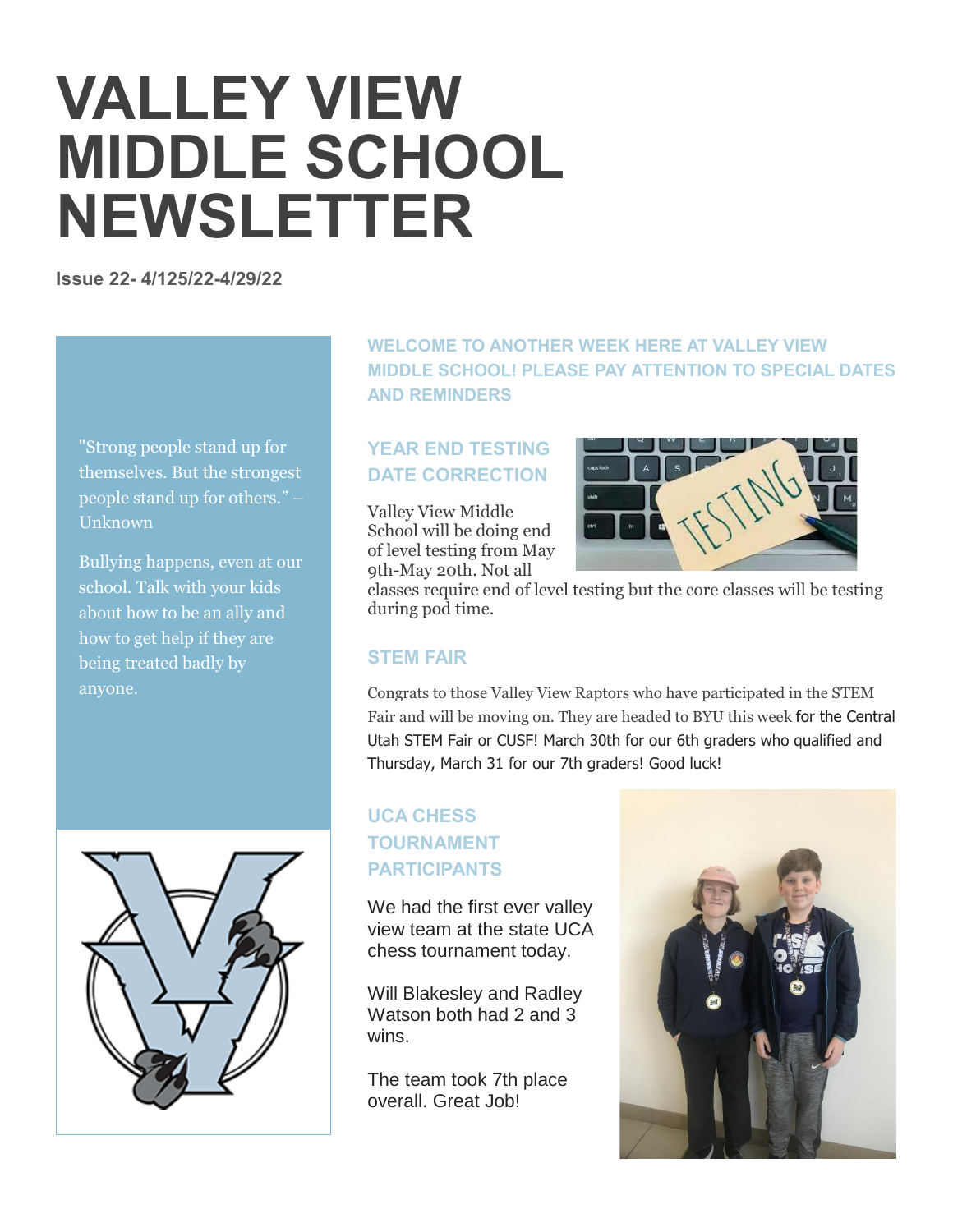## **REFLECTIONS WINNERS**

| 6th grade Creative Writing-                   |                                                                                                                                                                                                                                         |
|-----------------------------------------------|-----------------------------------------------------------------------------------------------------------------------------------------------------------------------------------------------------------------------------------------|
| 1 <sup>s</sup> Place- Mabel Wilkins           | 6the grade 3-Dimensional Art-                                                                                                                                                                                                           |
| 2 <sup>nd</sup> Place-Boden Beutler           | <sup>1s</sup> Place- Evelyn Yancey                                                                                                                                                                                                      |
| 3rd Place-Molly Hixen                         | 2 <sup>nd</sup> Place- James Wilson                                                                                                                                                                                                     |
| Participation Award- James Wilson             | 3 <sup>rd</sup> Place-Kinyon Cooper                                                                                                                                                                                                     |
| 7 Grade Creative Writing-                     | 7the grade 3-Dimensional Art-                                                                                                                                                                                                           |
| <sup>1s</sup> Place-Ruby Thompson             | 1 <sup>s</sup> Place-Maizie Moeller                                                                                                                                                                                                     |
| 2 <sup>nd</sup> Place-Adam Walters            | 2 <sup>nd</sup> Place- Christabelle Draper                                                                                                                                                                                              |
| 3rd Place- Kassenya Thomas                    | 6th grade Visual Art                                                                                                                                                                                                                    |
| Participation Award- Hale Hanks & Will Turner | 1 <sup>s</sup> Place-Boeden Beutler                                                                                                                                                                                                     |
| 6th grade Dance Choreography                  | 2 <sup>nd</sup> Place- Lucias Robinson                                                                                                                                                                                                  |
| <sup>1s</sup> Place-Rylee Osburn              | 3rd Place- Lexie Udal                                                                                                                                                                                                                   |
| 2 <sup>nd</sup> Place- Adalyn Guest           | Participation awards go to-Kaitlyn Graham, Adalyn<br>Guest, Lorelei Holloway, Mabel Wilkins, James Wilson                                                                                                                               |
| 3 <sup>rd</sup> Place- Emry Leary             |                                                                                                                                                                                                                                         |
| 6th grade Musical Composition-                | 7 <sup>th</sup> grade Visual Art-                                                                                                                                                                                                       |
| 1 <sup>s</sup> Place- James Wilson            | 1st place- Adam Walters                                                                                                                                                                                                                 |
| 2 <sup>nd</sup> Place- Kaitlyn Graham         | 2 <sup>nd</sup> Place- Cambrie Powell                                                                                                                                                                                                   |
| 7th Grade Musical Composition-                | 3rd Place- Kassenya Thomas                                                                                                                                                                                                              |
| 1 <sup>s</sup> Place-Adam Walter              | Participation Awards go to- Christabelle Draper, Lizzie<br>Huntsman, Heath Ison, Alexa Mitchell, Nora Dase, Sloan<br>Palfreyman, Izzac Robinson, Keylee Terranova, and<br><b>Wyatt Truscott</b>                                         |
| 2 <sup>nd</sup> Place- Kassenya Thomas        |                                                                                                                                                                                                                                         |
| 3rd Place-Taylor Schuster                     |                                                                                                                                                                                                                                         |
| 6 <sup>th</sup> grade Photography-            |                                                                                                                                                                                                                                         |
| <sup>1s</sup> Place- Crew Johnson             | The <b>Student's Choice Award</b> is an overall catergory<br>winner that was chosen as a show favorite by the<br>students.                                                                                                              |
| 2 <sup>nd</sup> Place- Avery Tanner           |                                                                                                                                                                                                                                         |
| 3rd Place- James Wilson                       | Congratulations to Halle Hanks!                                                                                                                                                                                                         |
| 7 <sup>th</sup> grade Photography-            | The Expressions committee would like to Congratulate<br>everyone that submitter an entry. Everyone did a great<br>job and we are very proud of you for participation. We<br>look forward to seeing what you can accomplish net<br>year! |
| <sup>1s</sup> Place- Christabelle Draper      |                                                                                                                                                                                                                                         |
| 2 <sup>nd</sup> Place-Adam Walters            |                                                                                                                                                                                                                                         |
| 3rd Place- Izzac Robinson                     |                                                                                                                                                                                                                                         |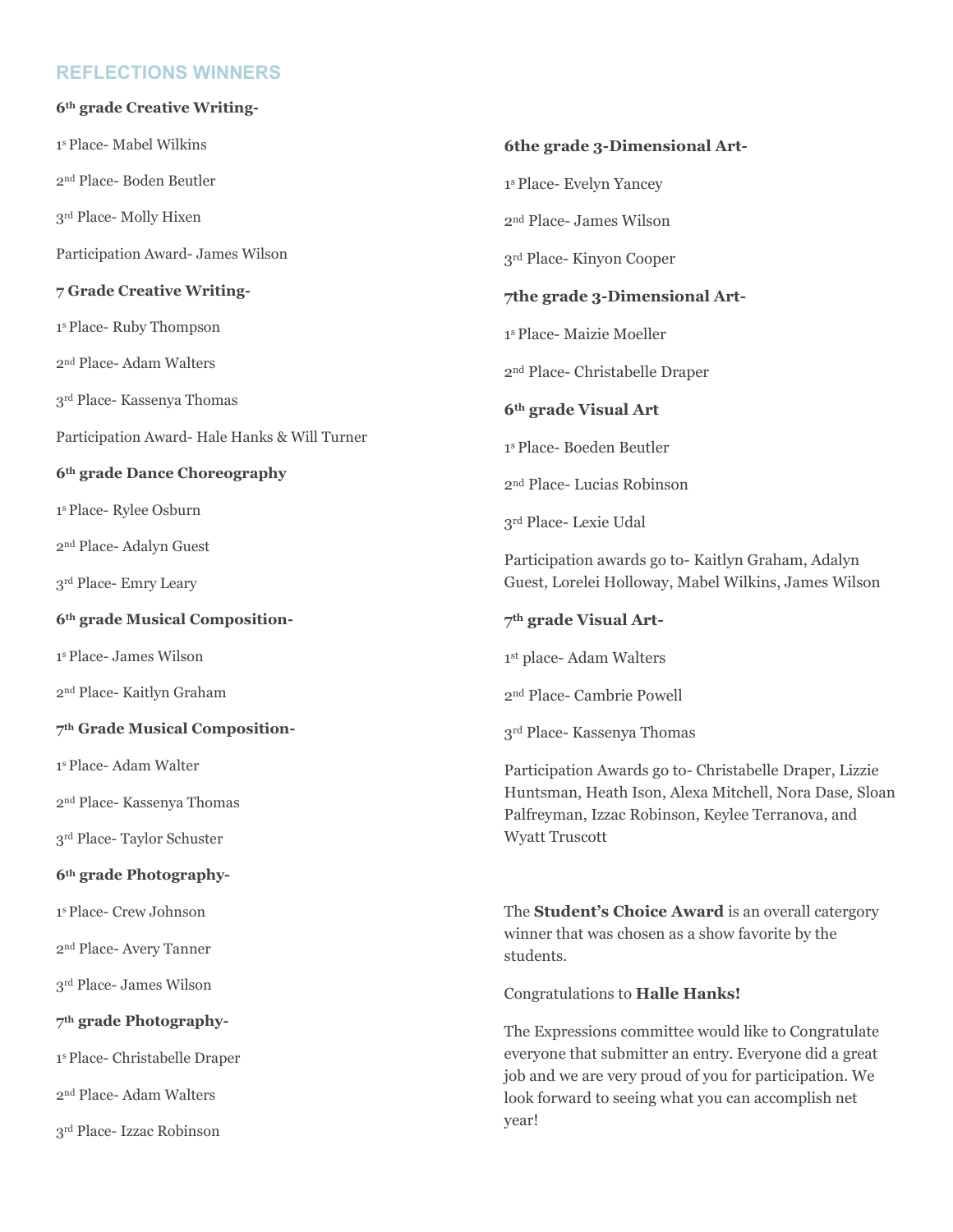#### **CTE Survery**

Parents,

We are gathering Needs Assessment Data to help us develop programs and interventions for next school year. Please help us by completing the Parent survey at this link

<https://www.ctesurveys.com/CTESurvey?PointerId=1769&SchoolId=467>

or

# Go directly to [www.CTESurveys.com](http://www.ctesurveys.com/) Click "Take a Survey" Enter this survey code: **ARU7YP** Select: **Valley View Middle School** from the dropdown list

#### **Shadow Mountain Camp**

Follow this link [\(https://shadowmountain.nebo.edu/news\)](https://shadowmountain.nebo.edu/news) to get more information on Shadow Mountain Camp.

#### **SCHOOL FEES**

Yearend statements have now been mailed to those that have outstanding student fees. Please be aware that beginning in 6th grade, all students are required to pay fees each school year or apply for a fee waiver. Unpaid fees may affect a students eligibility to participate in yearend activities, such as receiving their yearbook on early distribution day. (Those with unpaid fees will receive their yearbook on the last day of school.) If you would like to apply for a fee waiver or have questions, please contact the finance office at 801-609-2795 ext. 2 or email [christine.beardall@nebo.edu.](mailto:christine.beardall@nebo.edu) We understand that some may be experiencing hardship and we are more than happy to work with you regarding the payment of fees. Thank you.

# **SCHOOL WIDE POSITIVE ATTENDANCE INITIATIVE**

We are going to start a positive attendance initiative. Each Friday we will be pulling one sixth grade and one seventh grade student randomly out of a hat. If each person has had perfect attendance for the week they will get \$5 from the finance office. Whoever does not have perfect attendance, then the \$5 rolls over to the next week. This will go on until a person with perfect attendance is pulled. For example if it goes for 20 weeks and no one has perfect attendance then someone could win \$100.

#### **A MESSAGE FROM THE UTAH COUNTY HEALTH DEPARTMENT**

The Utah County Health Department has asked us to share the following information (see attached flyer):